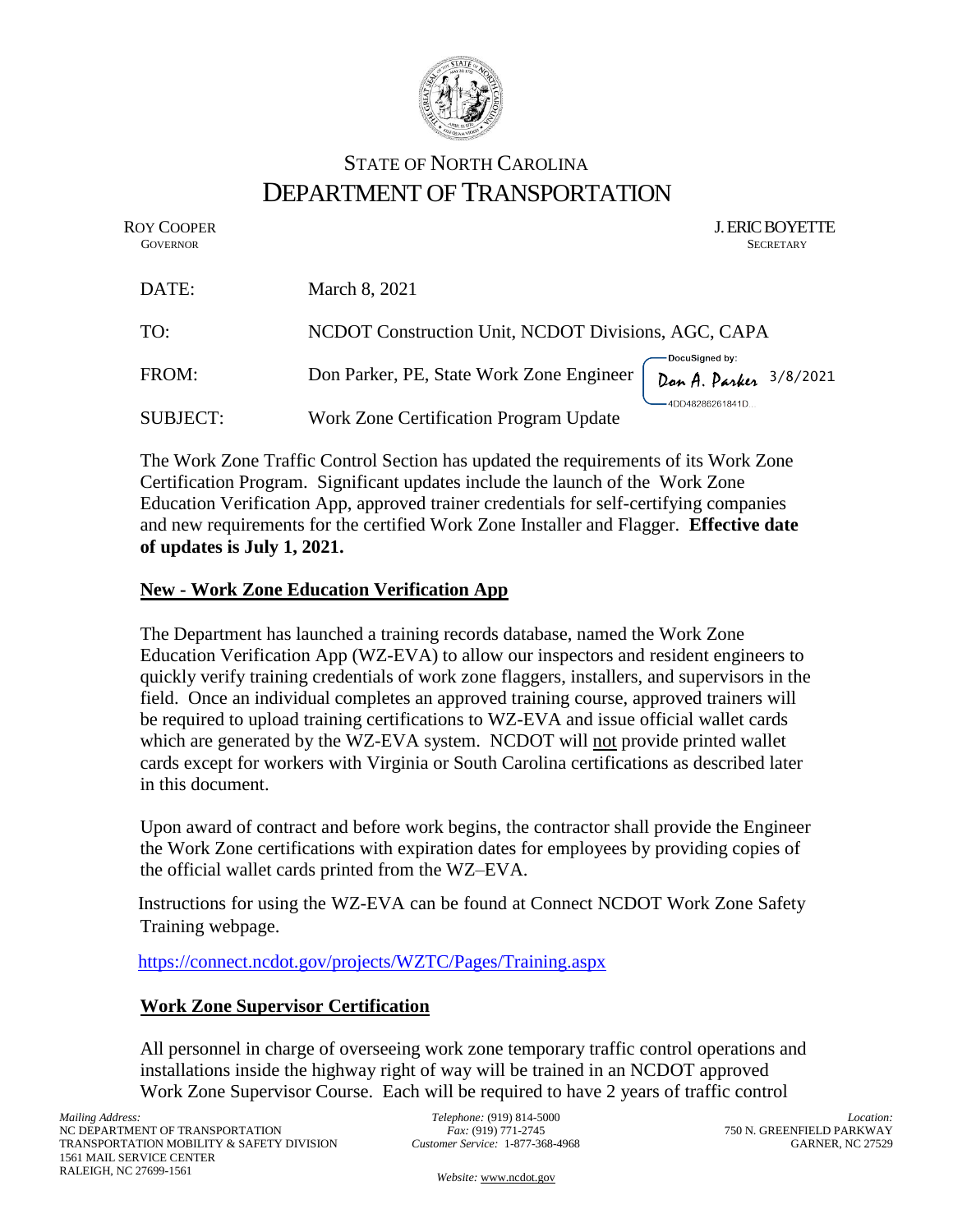experience in flagging and lane closure installation. It is the responsibility of each employer to ensure accurate records are maintained.

The Work Zone Supervisor shall ensure all employees who perform traffic control duties on the project have the proper training and certifications to perform the work safely and accurately.

## Recertification Requirements

Work Zone Supervisors shall be recertified every 4 years. The date is based on when they were issued their certification (card or certificate) from the approved training agency or company.

Companies that perform internal training for their employees can self-certify their employees provided they have a Department approved trainer, course, and examination.

## Trainer Requirements

- 1. 3 years' experience in the road construction industry. Examples of qualifying industry experience include but not limited to the following:
	- a. Construction Foreman, Superintendent, Project Engineer, Project Manager
	- b. Flagging, Traffic Control Installation, and/or Pavement Marking **Installation**
	- c. Equipment Operator, Material Testing/Inspection and/or Utility work within highway R/W
	- d. Company Safety Officer or similar position knowledgeable in roadside safety.
	- e. Construction Engineering and/or Designing or Developing Temporary Traffic Control Plans and details
- 2. Completion of an approved Work Zone Supervisor course including a passing score on the exam.

## Course Content Summary

Division 11 of the Standard Specifications and Roadway Standard Drawings, Rural and Interstate Resurfacing Requirements, proper methods/best practices of installation/removal of lane closures and road closures, Changeable message signs, work zone presence lighting, Digital Speed Limit Signs, Sequential Flashing Lights, High Visibility Devices, portable traffic signals/AFADs, Transportation Management Plans (TMP).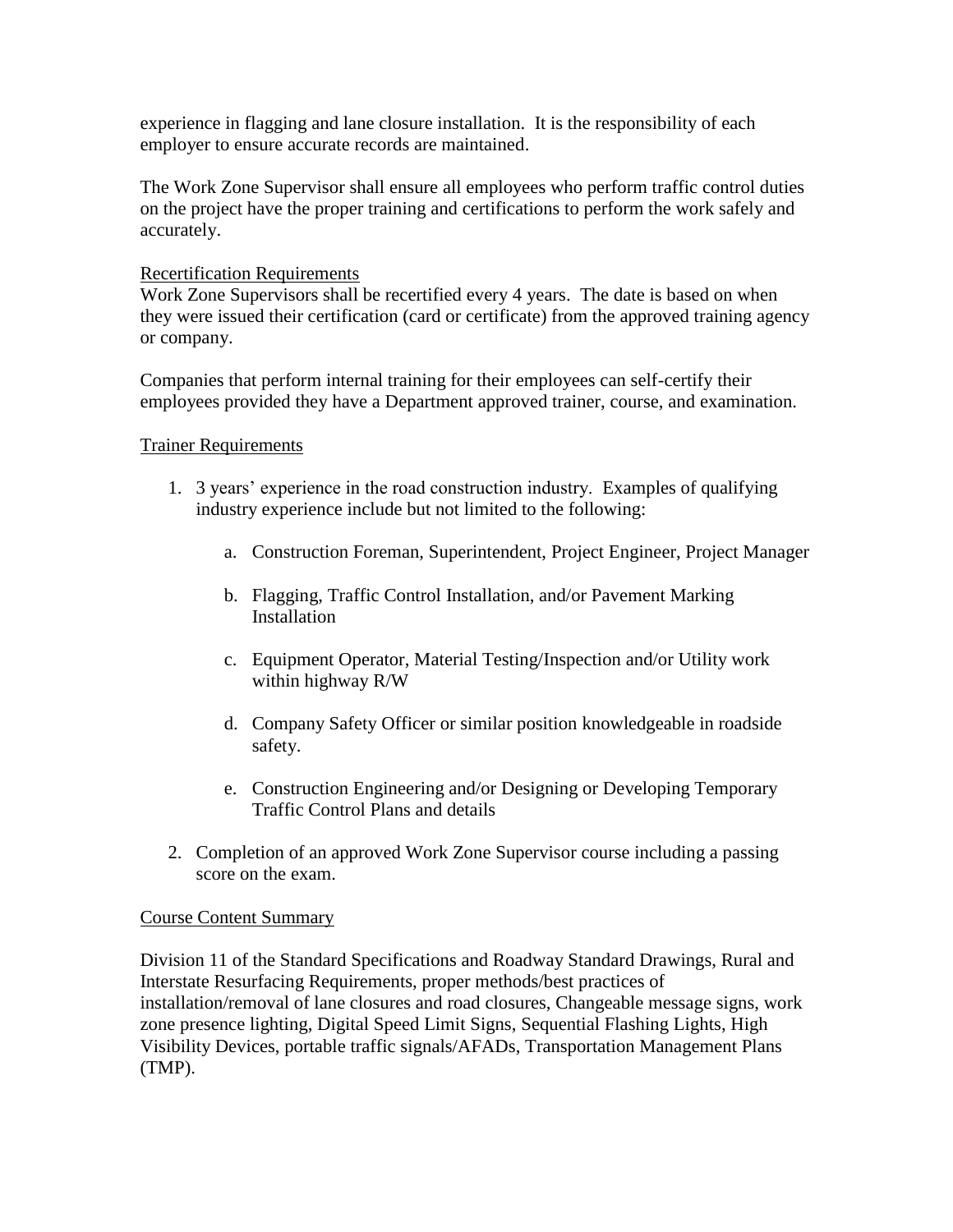A comprehensive description of the minimum course requirements and exam requirements will be posted to the Connect NCDOT Work Zone Safety Training webpage.

## Exam

Must have a **minimum of 50 questions** on the above content. A passing score is 80 or above and retesting is permitted.

### **Work Zone Installer Certification**

**At least one member of every crew responsible for setup, installation, and removal of traffic control devices within any highway right of way shall be trained and certified as a Work Zone Installer. The certified Work Zone Installer should serve as crew leader and shall be on site and directing the installation and removal of temporary traffic control.** 

**All other members of the crew shall be certified flaggers**, **even if flagging is not being performed as part of the traffic control.** 

## **The Work Zone Installer does not replace or change the requirements of a Work Zone Supervisor as described in article 1101-13 of the Standard Specifications.**

Training for this certification is provided by NCDOT approved training resources and by private entities that have been pre-approved to train themselves. It is the responsibility of each employer to ensure accurate records are maintained.

#### Recertification Requirements

Work Zone Installers shall be recertified every 4 years. The date is based on when they were issued their certification card from the approved training agency or employer.

#### Self-Certification

Companies that perform internal training for their employees can self-certify their employees provided they have a Department approved trainer, course, and examination.

#### Trainer Requirements

Self-certifying trainer requirements same as Work Zone Supervisor.

#### Course Content

Fundamentals of Temporary Traffic Control, Common Traffic Control Devices, Typical TTC Set Ups, Flagging Operations with best practices for safe installation and removal. A comprehensive description of the minimum course requirements and exam requirements will be posted to the Connect NCDOT Work Zone Safety Training webpage.

## Exam

Must have a minimum of 25 questions on the above requirements. A passing score is 70 or above and retesting is permitted.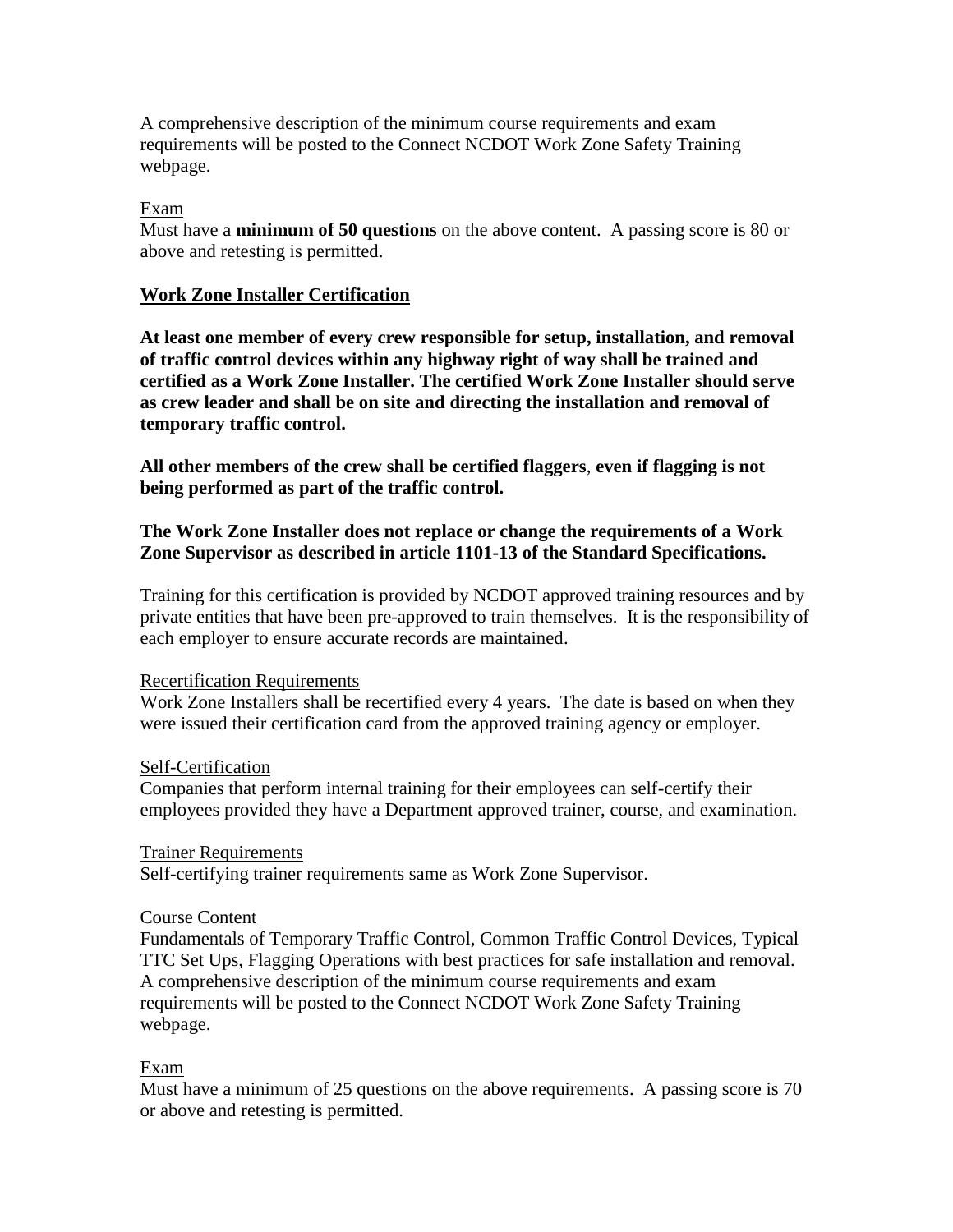## **Work Zone Flagger Certification**

All personnel involved with flagging operations **and all personnel participating in installation and removal of temporary traffic control regardless of whether flagging is part of the operation will be trained in an NCDOT approved flagger course.** It is the responsibility of each employer to ensure accurate records are maintained.

### Recertification Requirements

Work Zone Flaggers shall be recertified every 4 years. The date is based on when they were issued their certification card.

#### Self-Certification

Companies that perform internal training for their employees can self-certify their employees provided they have a Department approved trainer, course, and examination.

#### Trainer Requirements

Self-certifying trainer requirements same as Work Zone Supervisor.

## Course Content

Roadway Standard Drawing 1101.02, sheets 1 and 2, proper methods/best practices of flagging traffic for standard lane closures on 2 lane roadways, haul road crossings, and shoulder operations where lanes are open, personal protective equipment, communicating with public, proper positioning, hand signaling, escape, and night flagging. A comprehensive description of the minimum course requirements and exam requirements will be posted to the Connect NCDOT Work Zone Safety Training webpage

## Exam

Must have a minimum of 20 questions on the above requirements. A passing score is 70 or above and retesting is permitted.

## **Virginia and South Carolina Certifications**

If an individual has been certified as a flagger, installer, or supervisor in Virginia or South Carolina, the Department will issue a temporary North Carolina certification that expires in 1 year. After 1 year, the individual is required to be recertified by an approved training provider in North Carolina. To obtain a 1-year certification card, the individual shall email their current Virginia or South Carolina certification card and contact information to [WZSafetyTraining@ncdot.gov.](mailto:WZSafetyTraining@ncdot.gov)

## **Extension of Expiring 2020 Work Zone Certifications.**

At this time, there is **no change to the extension** of work zone safety certifications which expired in 2020 through June 30, 2021 granted in the November 16, 2020 memo due to the Covid-19 pandemic. The extension remains to July 1, 2021.

Individuals with certifications from Virginia and South Carolina that started working in North Carolina under the one year grace period in 2019 through June 30, 2020 will be allowed to work with that existing certification until July 1, 2021. Any one-year grace